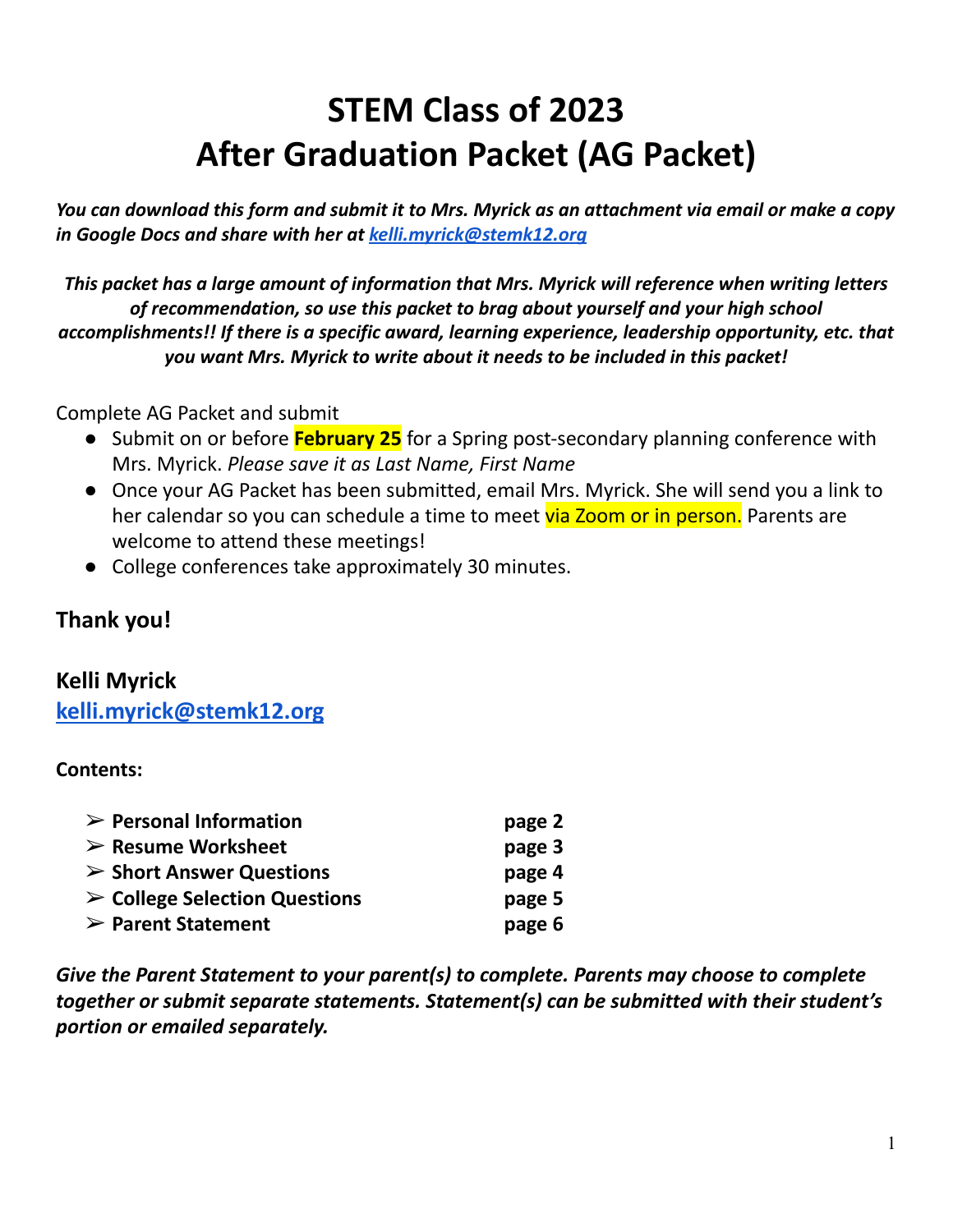#### **Personal Information**

Name: Birthday: Email address: Citizenship (include all, if multiple): Language spoken at home:

Please indicate how you identify yourself (check all that apply):

\_\_\_ American Indian or Alaska Native

\_\_\_ Asian

- \_\_\_ Black or African-American
- \_\_\_ Hispanic or Latino
- \_\_\_ Native Hawaiian or Other Pacific Islander
- \_\_\_ White

\_\_\_ Male \_\_\_\_ Female \_\_\_ \_\_ Other

Preferred pronouns

\_\_\_ He/his \_\_\_\_ \_\_\_ She/her \_\_\_\_ They/their \_\_\_\_ Other (please specify)

Schools you have attended for grades K-12:

| Grade(s) | School Name(s) | City, State, Country |
|----------|----------------|----------------------|
|          |                |                      |
|          |                |                      |
|          |                |                      |
|          |                |                      |

#### Parent Information:

| Married | <b>Divorced</b> | Other: |  |
|---------|-----------------|--------|--|
|         |                 |        |  |

| Parent Name(s) | College(s) attended: | Occupation |
|----------------|----------------------|------------|
|                |                      |            |
|                |                      |            |

#### Sibling Information:

| Bro./Sis.   Name | Age | Grade/School attending |
|------------------|-----|------------------------|
|                  |     |                        |
|                  |     |                        |
|                  |     |                        |
|                  |     |                        |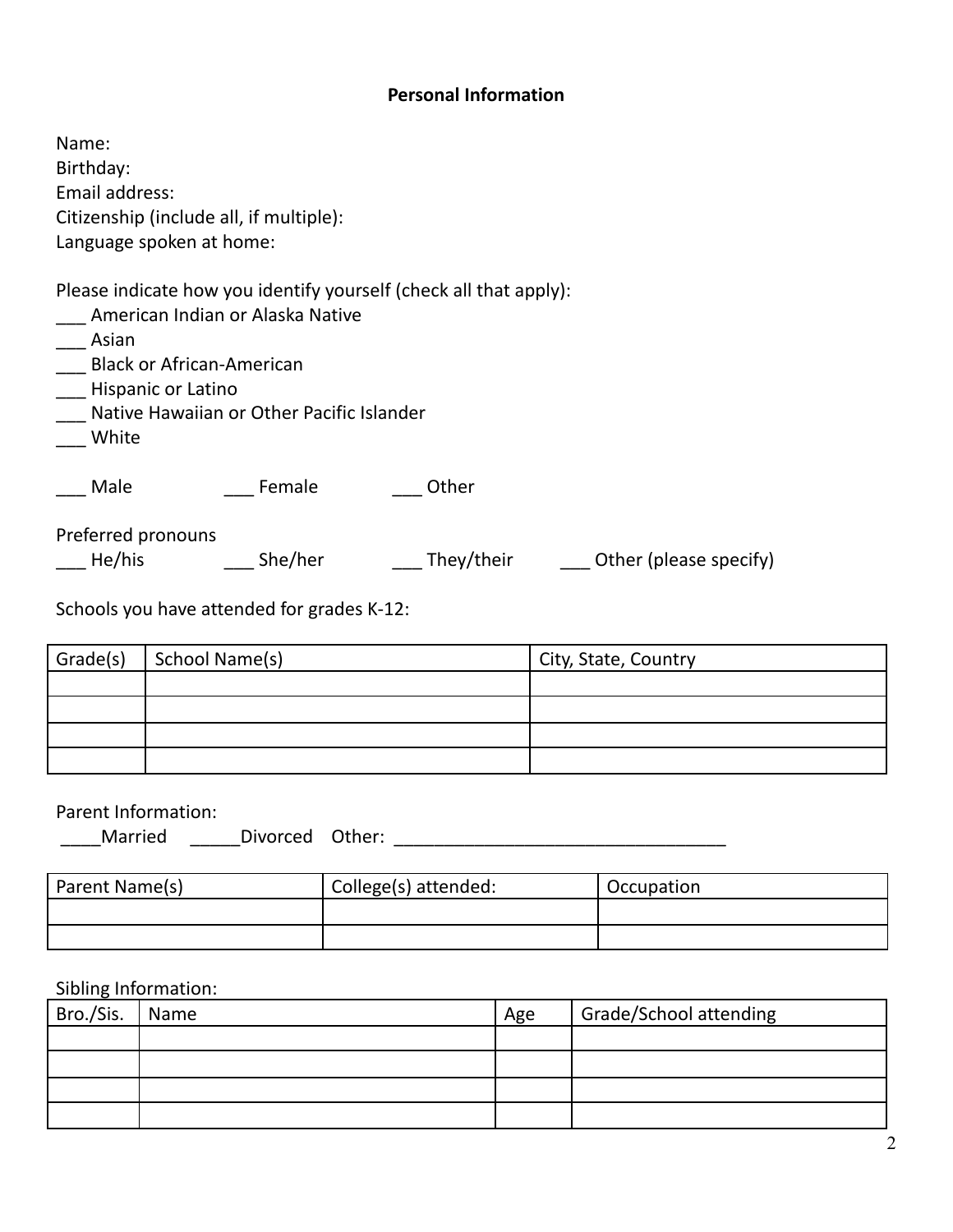#### **Resume Worksheet**

Awards & Honors you have received in high school (**academic & non-academic** e.g. athletic, robotics, music, **honor roll**, community service, etc.):

| Grade(s)<br>(9/10/11/12) | Award/Honor | <b>Description</b> |
|--------------------------|-------------|--------------------|
|                          |             |                    |
|                          |             |                    |
|                          |             |                    |
|                          |             |                    |

Clubs, Sports, Activities, Community Service, etc. (**school sponsored and non-school** sponsored):

| Grade(s)<br>(9/10/11/12) | <b>Activity &amp; Position(s) Held</b><br>Please indicate if a sport was played at STEM, | Hrs/Wk | Wks/Yr | <b>Pursue</b><br>in |
|--------------------------|------------------------------------------------------------------------------------------|--------|--------|---------------------|
|                          | club level, or at another high school                                                    |        |        | college             |
|                          |                                                                                          |        |        |                     |
|                          |                                                                                          |        |        |                     |
|                          |                                                                                          |        |        |                     |
|                          |                                                                                          |        |        |                     |
|                          |                                                                                          |        |        |                     |
|                          |                                                                                          |        |        |                     |
|                          |                                                                                          |        |        |                     |

Paid Work Experience:

| Dates (start-end) | <b>Employer &amp; Duties</b> | Hrs/Wk | Wks/Yr |
|-------------------|------------------------------|--------|--------|
|                   |                              |        |        |
|                   |                              |        |        |

Special Programs:

| Dates (start-end) | <b>Program Name &amp; Location</b> | <b>Description</b> |
|-------------------|------------------------------------|--------------------|
|                   |                                    |                    |
|                   |                                    |                    |
|                   |                                    |                    |
|                   |                                    |                    |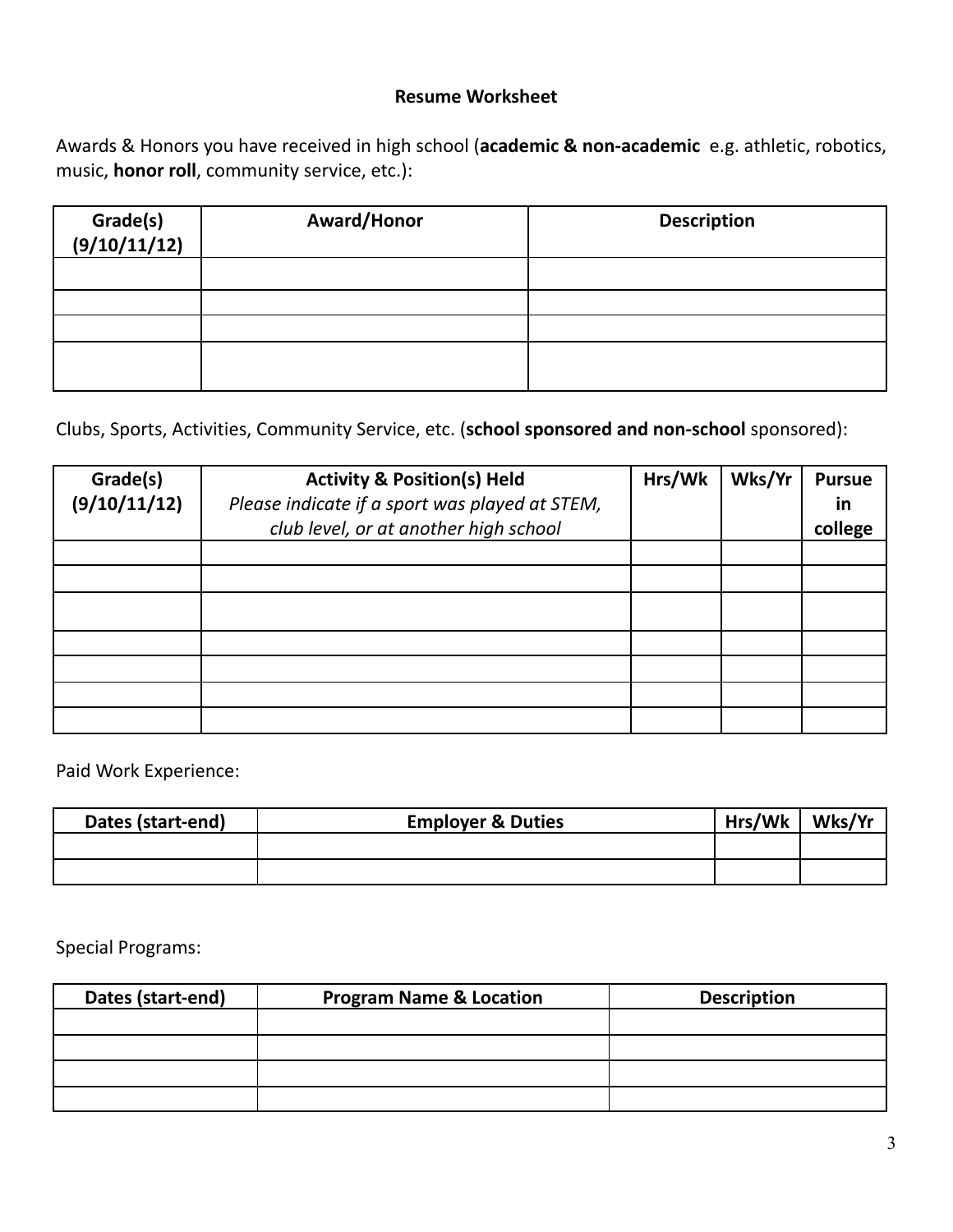Curriculum Questions:

**If you are a P-Tech Student, which pathway are you on?**

- **● Mechatronics**
- **● Healthcare**
- **● Computer Science**

**Since 9th grade, have you taken any advanced courses (check all that apply):**

- **● Concurrent Enrollment on campus**
- **● Concurrent Enrollment/Dual Enrollment off campus**
- **● AP**
- **● Honors**

**If you've taken any of the following assessment, please share your scores:**

**SAT:**

**ACT:**

**Will you be graduating as a STEM Scholar?**

- **● Yes**
- **● No**

**Please answer each of the following questions** *with a paragraph or two. This is some of the information I will use for your letter of recommendation, so give as much information as possible!*

- **1. How do you spend your time outside of class/school and what do you enjoy most? (e.g. extracurricular activities, clubs, sports, hobbies, employment, etc.)**
- **2. What has been your favorite class and why?**
- **3. Looking back over high school, what has been the most rewarding learning experience you have had and what did you learn from it?**
- 4. **What is the biggest goal you have set for yourself during your high school career? How did you accomplish your goal?**
- 5. **List three adjectives you would use to describe yourself and give at least 1 anecdote or example of each trait.**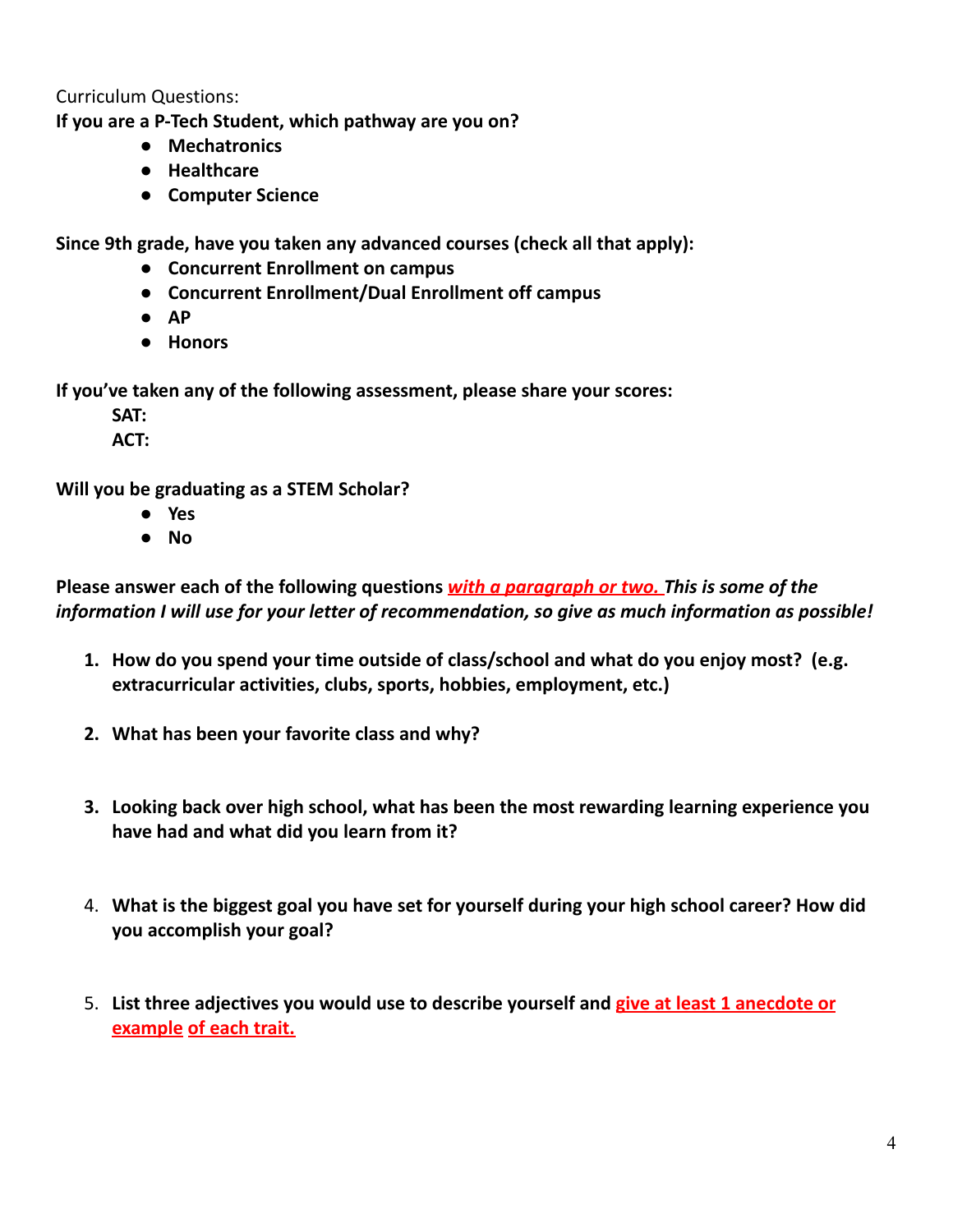College Selection Guidance Questions:

**1. In what types of learning environments have you experienced the most success? Rate each of the following on a scale of 1-4, with 1 being least successful and 4 being most successful:**

| Lecture                   | Interaction with faculty |
|---------------------------|--------------------------|
| Group work                | Independent work         |
| Weekly tests/quizzes      | Projects/presentations   |
| Written assignment/papers | Class participation      |
| Smaller class size        |                          |

- **2. What are the "must haves" for your college experience? (e.g. specific major, specific club, Greek life on campus, study abroad opportunities, undergraduate research opportunities, size, etc.)**
- **3. Place: What, if any, are the defining parameters with regard to place?**
- **4. Price: What, if any, are the limitations/restrictions you have on Cost of Attendance?**
- **5. List the colleges you have considered/researched and indicate why you would like to attend:**
- **6. What Majors are you interested in? Why?**
- **7. Do you have any questions and/or topics you would like to address at our individual college counseling meeting?**